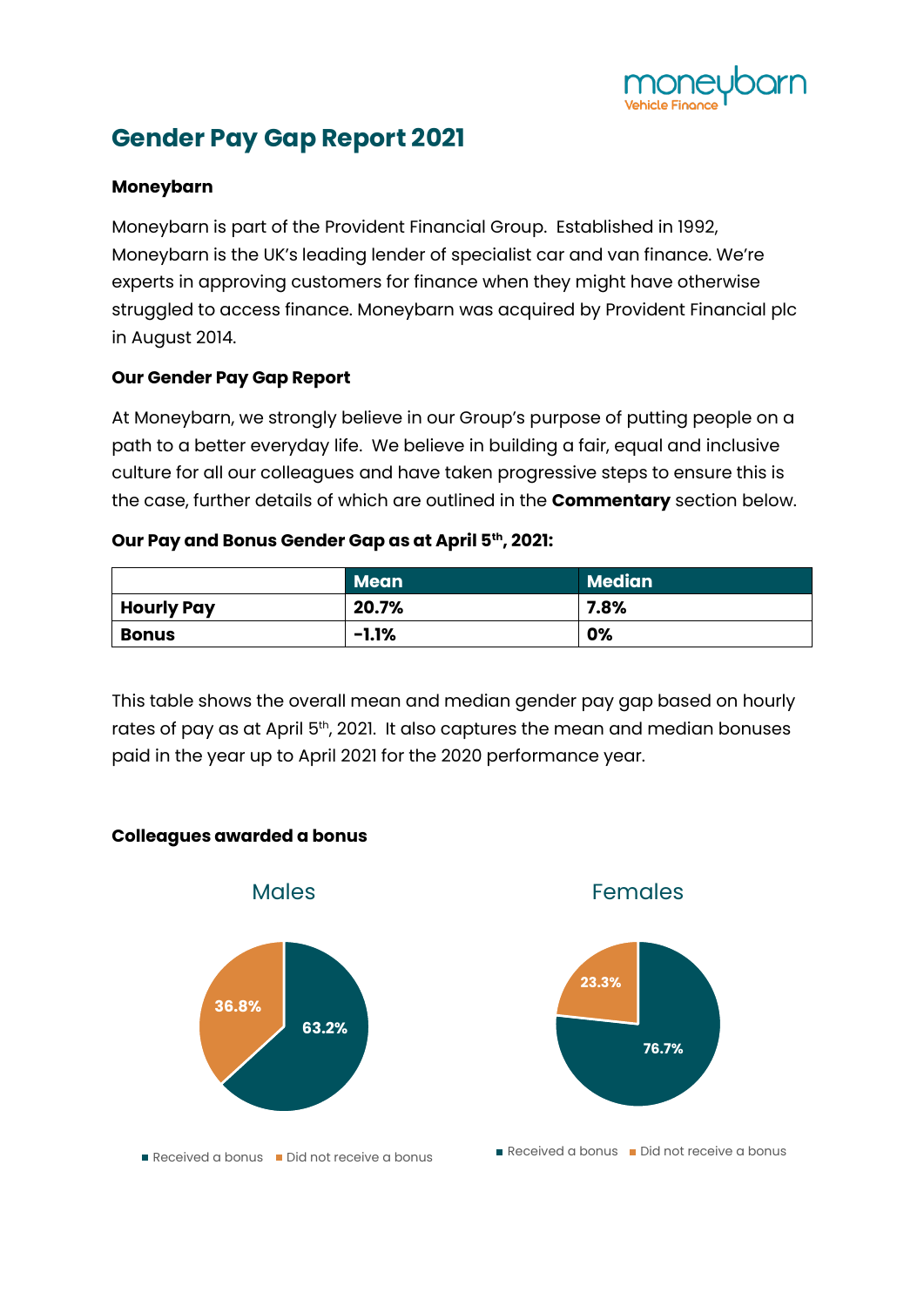

#### **Gender representation by quartiles**



The images above illustrate the gender distribution at Moneybarn across four equally sized pay quartiles, each containing 97 colleagues. There is a larger proportion of female colleagues in all quartiles with exception of the upper quartile which remains with a higher proportion of male colleagues and is a key attributer to our gender pay gap.

### **Commentary**

At Moneybarn, male and female colleagues are treated equally for doing jobs of equal value.

We are pleased that at 20.7% the mean gender pay gap reported for Moneybarn has decreased by 3.4% from the 2020 snapshot date. The mean gender pay gap continues to be driven by the structure of our workforce (rather than an equal pay issue). We continue to make good progress in Quartile 3, where for the third year running, we have a higher number of females across our first line management and professional roles. This is testament to the efforts we have made to ensure our recruitment practices are firmly based on providing equal opportunity for all and demonstrates progress towards achieving our aims of increasing female representation at the highest levels of our organisation.

With the uncertainty caused by the pandemic throughout 2019, the decision was taken not to award bonus payments. Instead, all eligible colleagues were awarded a nominal 'Thank You' payment for their commitment and hard work in what was a tough year. As the proportion of females receiving this payment was greater than males, our mean bonus gap was -1.1%. Although a massive reduction of 59.7% from the 2020 snapshot date resulting in no gap, this was an unusual year and we can expect the gap to be opened up again in 2022.